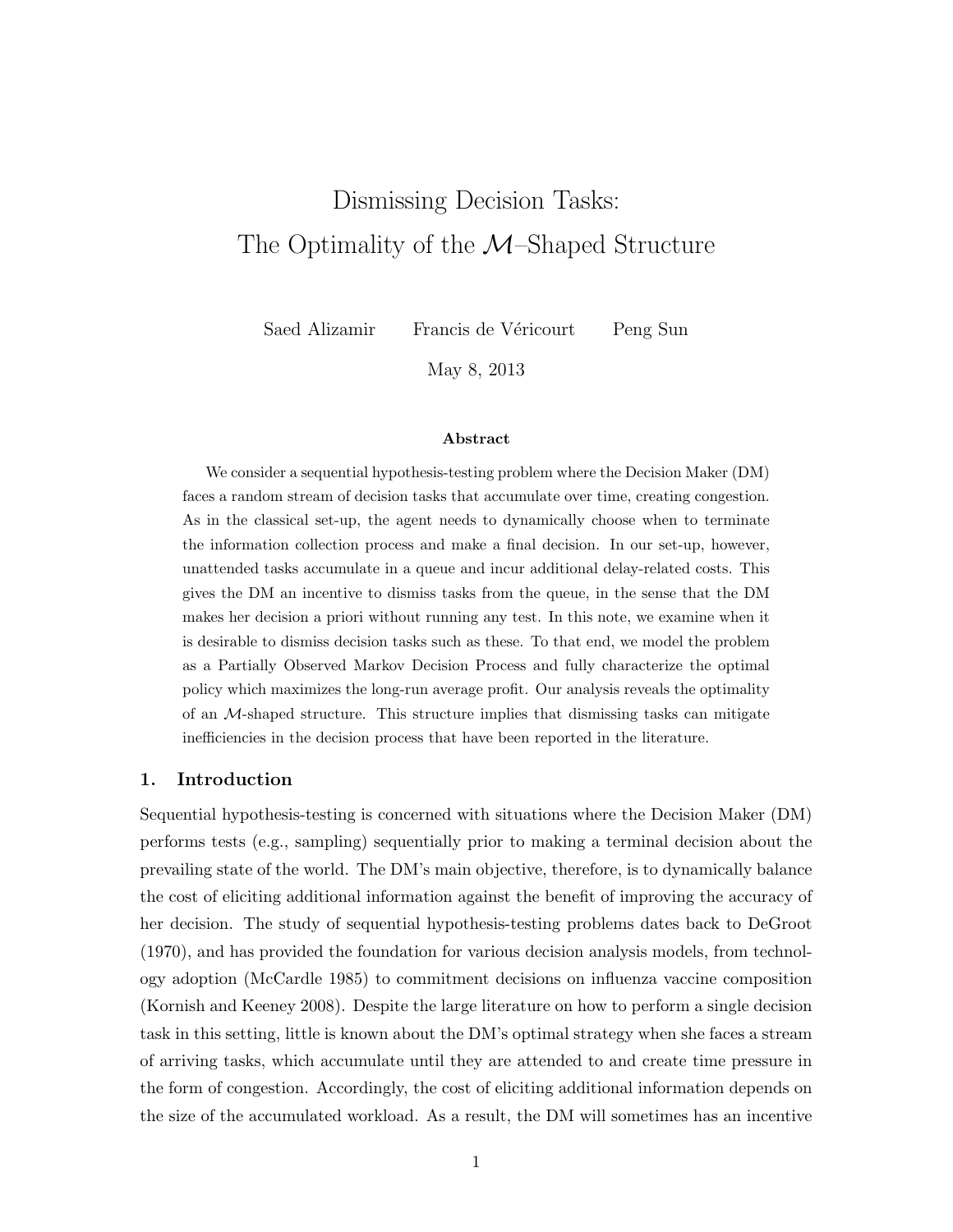to dismiss tasks from the system, in the sense that she makes an a priori decision, without spending any time searching for information.

The objective of this note is to determine how the DM should make dismissing decisions such as these. To that end, we consider a simple setup based on Alizamir, de Vericourt, and Sun (2013), where the DM faces a stream of decision tasks. Each task is either in state s or in its complement, state  $\bar{s}$ . The DM does not know the state, and sequentially observes binary (positive or negative) signals produced by imperfect and identical tests. The DM's subjective belief about the current task's actual state is fully captured by the intensity of preference, which is defined as the difference between the number of positive and negative test results. Arriving tasks accumulate in a queue, and the DM needs to decide (i) when to stop the search on the current task and (ii) whether or not to dismiss some of the tasks from the queue in order to manage the size of the accumulated workload.

We formulate this problem as a Markov Decision Process with the objective of maximizing the long-run average value. The state of the system is two-dimensional and consists of the number of tasks awaiting completion  $(n)$  and the DM's intensity of preference  $(d)$ . We characterize the structure of the optimal policy, which takes the form of two nested intervals on the DM's intensity of preference. More specifically, the DM should continue to collect observations for the current task as long as  $d$  falls into a search interval (we call it the *Outer Interval*). When, however, d falls into the dismiss interval (the *Inner Interval*), gathering additional observation for the current task must be preceded by removing some unprocessed tasks from the system. Furthermore, the Outer Interval shrinks as congestion intensifies whereas the Inner Interval expands with workload size. This means that the optimal policy possesses an  $M$ -shaped structure in the  $(n, d)$  space.

Our analysis extends the model proposed by Alizamir, de Vericourt, and Sun (2013), in the case of identical and symmetrical tests, by allowing the DM to dismiss some decision tasks. In Alizamir, de Vericourt, and Sun (2013), tasks also accumulate but cannot be dismissed from the queue without processing. The corresponding optimal policy is characterized by a search interval that shrinks as congestion intensifies. This structure also implies that when congestion intensifies, the DM may sometimes interrupt the current task's search process and make a choice that goes against the information that has been collected thus far. For example, the DM should sometimes decide state  $\bar{s}$  for a task, even though d is positive. This effect imposes an undesirable inefficiency, as the DM sometimes needs to incur the cost of collecting information, which she subsequently has to ignore. By contrast, our analysis reveals that allowing the DM to dismiss tasks eliminates this type of inefficiency. More generally, we show that the structure of a search interval needs to be augmented by a dismissal interval which expands as congestion intensifies.

Our paper bears relevance to the considerable body of work on admission control in the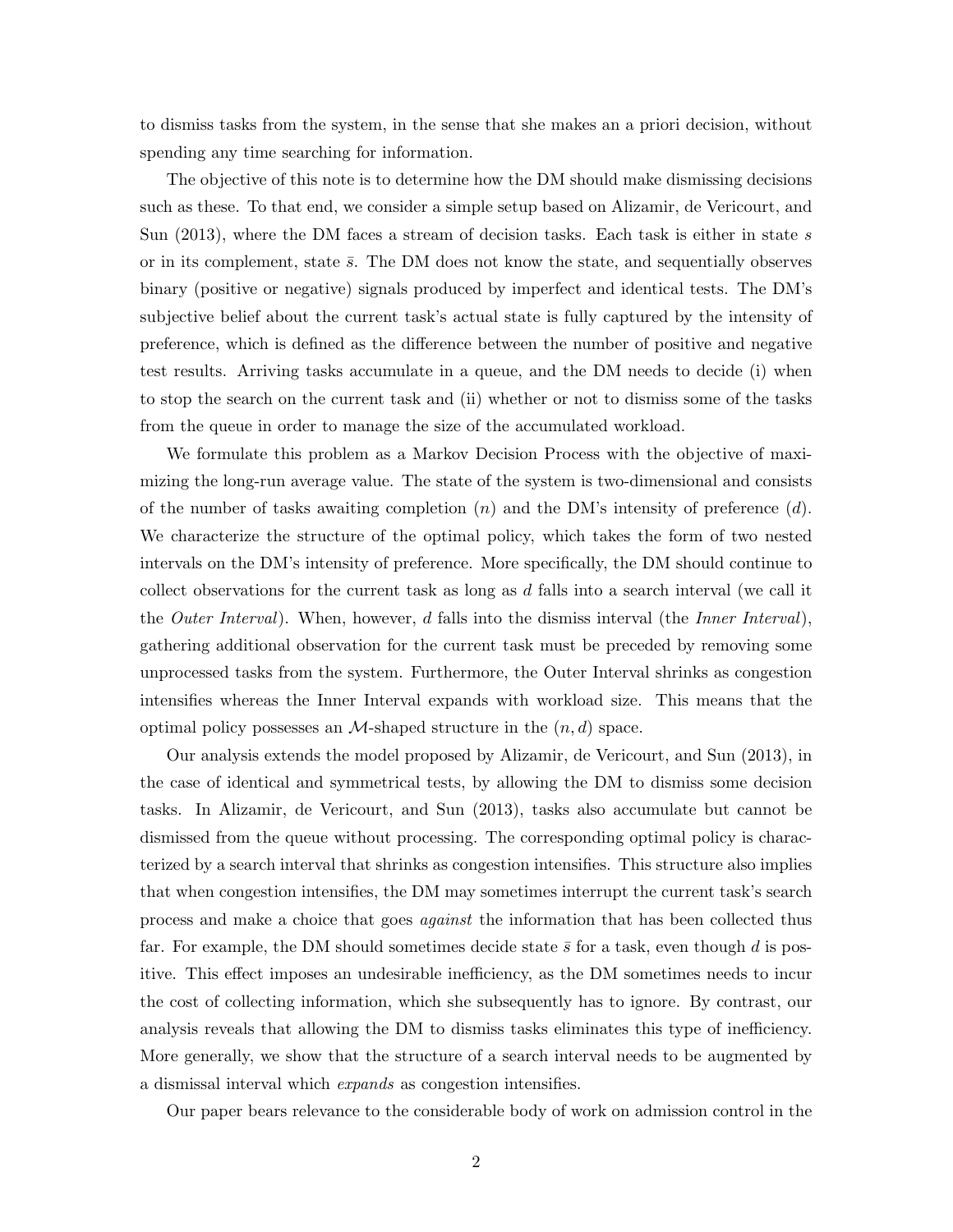queueing literature (see Glazebrook et al. 2009; Deo and Gurvich 2011; Lin and Ross 2003; Ormeci and Burnetas 2004; Turhan et al. 2012; Cui et al. 2009; Yildirim and Hasenbein 2010 for recent work in this field; also see Shmueli et al. 2003; Song-Hee et al. 2013 for empirical studies of admission decisions at hospital ICUs). This paper, however, appears to be the first one to consider an admission control problem when the service consists in making a sequential decision. Further, the decision task we study naturally corresponds to a diagnostic service in a healthcare setting, and our work is also related to recent models of triage nurses (see, for example, Argon and Ziya 2009; Dobson and Sainathan 2011; Shumsky and Pinker 2003; Lee et al. 2012). The main focus of our model in this context is on the initial triage (the gatekeeper or router) where patient's needs may need to be determined with varying levels of accuracy (including no information gathering at all). On the other hand, we account for the costs of the subsequent treatments in expectation instead of dynamically.

The remainder of this paper is as follows: We describe the model in the next section. Characterization of the optimal policy and all analytical results are presented in Section 3. The conclusion is provided in Section 4.

#### 2. Model Formulation

We consider a DM to whom tasks arrive randomly over time, according to a Poisson process with rate  $\lambda$ , and are accumulated in a queue until they are processed. Each task is either in state s or in its complement,  $\bar{s}$ , which is unknown to the DM a priori. The collectable observations are the binary signals produced by a sequence of imperfect and identical tests, so that a positive (resp. negative) signal supports state s (resp.  $\bar{s}$ ). The time required to run a test (or collect a sample) is exponentially distributed with rate  $\mu$ , and the process is preemptive so that a test can be stopped at any time.

The DM assigns prior probability  $p_0$  to each arriving task being in state s, which is revised in process after each observation is gathered. Tests are symmetrical in the sense that the conditional probability of a positive outcome given state s equals the conditional probability of a negative outcome given state  $\bar{s}$ , and is denoted by  $\beta > 0.5$ . We define the intensity of preference, d, as the difference between the number of positive and negative signals obtained thus far. Note that  $d$  is a sufficient statistic assuming the DM has access to infinite number of identical and symmetrical tests. We therefore denote  $p_d$  to represent the DM's subjective belief about the task in process being in state s when the intensity of preference equals d. If an additional observation is collected at this point, Bayes' rule is applied to update the subjective belief as

$$
\Pr\left\{s|d,+\right\} = p_{d+1} = \frac{\beta p_d}{\beta p_d + (1-\beta)(1-p_d)}, \quad \text{and} \quad \Pr\left\{s|d,-\right\} = p_{d-1} = \frac{(1-\beta)p_d}{(1-\beta)p_d + \beta(1-p_d)}
$$

,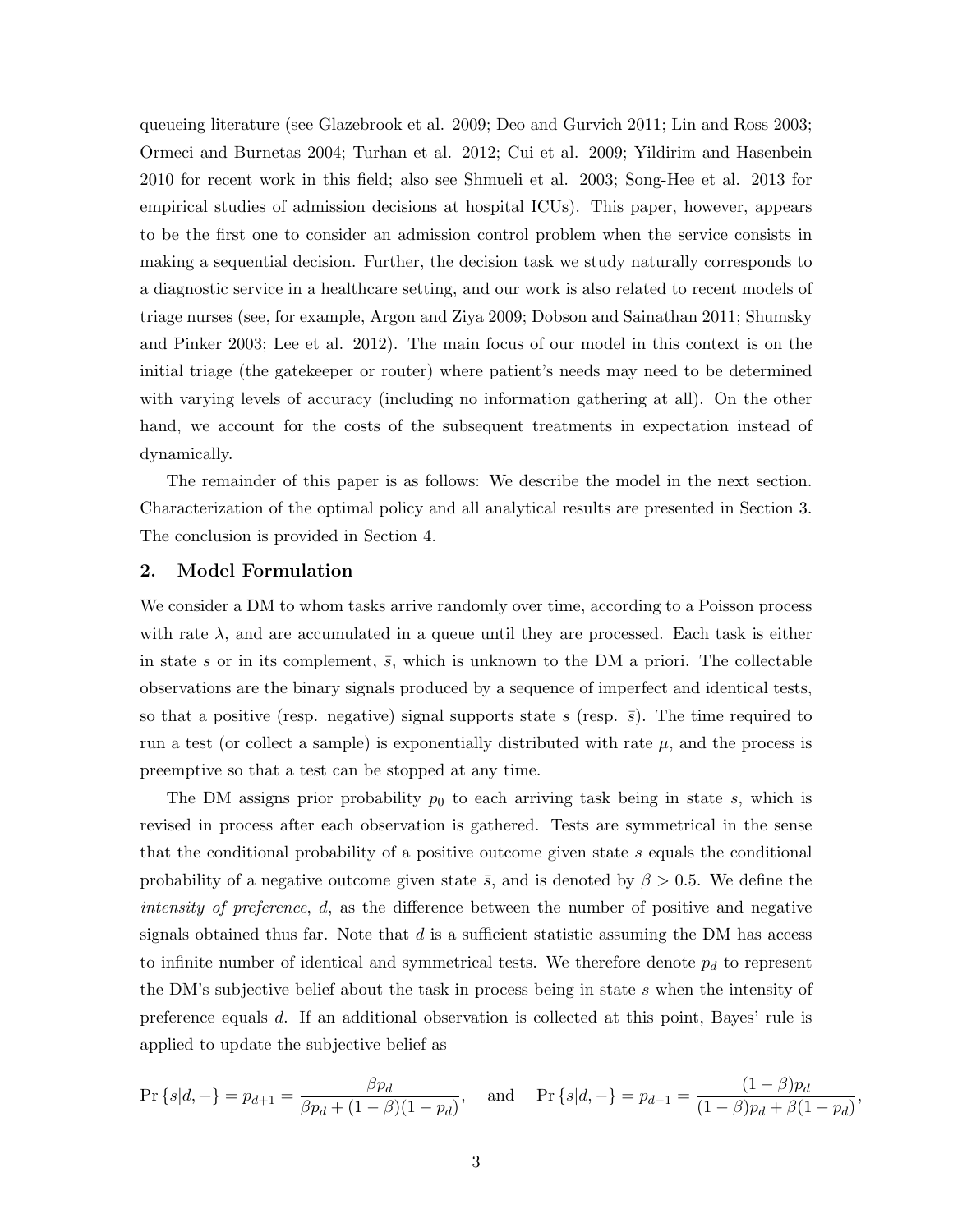for a positive and negative signal, respectively.

Correct decisions generate value and incorrect decisions incur losses. We do not assume the value and cost structure to be symmetric. In particular, correctly determining that a task is in state s (resp.  $\bar{s}$ ) generates value v (resp.  $\bar{v}$ ) whereas a wrong judgment about its state imposes the loss c (resp.  $\bar{c}$ ). Moreover, the delay penalty  $w(n)$  is incurred per unit time if there are n tasks accumulated in the workload. In connection with two-level service processes, these parameters implicitly include the value/cost of the subsequent treatments, which depend on the accuracy of the diagnosis by the gatekeeper.

If the DM decides to stop and commit to a terminal decision on the current task when the intensity of preference is  $d$ , her expected reward becomes

$$
r(p_d) = p_d v - (1 - p_d)\bar{c}, \quad \text{and} \quad \bar{r}(p_d) = (1 - p_d)\bar{v} - p_d c,
$$

for favoring states s and  $\bar{s}$ , respectively. It follows immediately that state s is preferable over state  $\bar{s}$  if  $p_d$  exceeds the critical fraction

$$
\theta = \frac{\bar{v} + \bar{c}}{v + c + \bar{v} + \bar{c}},
$$

and state  $\bar{s}$  is favored otherwise. Without loss of generality, we assume that  $p_0 < \theta$ , and normalize  $\bar{r}(p_0)$  to equal zero. Further, we can define  $d_\theta$  as the largest d for which it is better to favor state  $\bar{s}$ , that is  $d_{\theta} = \max\{d; p_d < \theta\}$ . As d approaches  $d_{\theta}$ , the DM is increasingly indifferent between either alternatives.

# 3. Analysis and Results

The optimal policy must determine, at any point in time, the best action among the following four options: (i) terminate testing on the current task and identify state  $s$ , (ii) terminate testing on the current task and identify state  $\bar{s}$ , (iii) acquire at least one more observation on the current task before committing to any decision, (iv) reduce the size of the accumulated workload by dismissing a task from the queue (which should be identified as in state  $\bar{s}$  since  $p_0 < \theta$ ). The performance of a policy is evaluated as the long-run average profit, which includes reward for correct decisions and penalties for misidentifications and delays.

We formulate the problem as a Markov Decision Process where the state of the system is given by  $(n, d)$ , the number of tasks awaiting completion and the intensity of preference for the task in process. As mentioned before, this is because d provides a sufficient statistic for all the observed signals thus far. We assume, without loss of generality, that  $\lambda + \mu = 1$ , and apply uniformization to obtain the corresponding Bellman's equation as,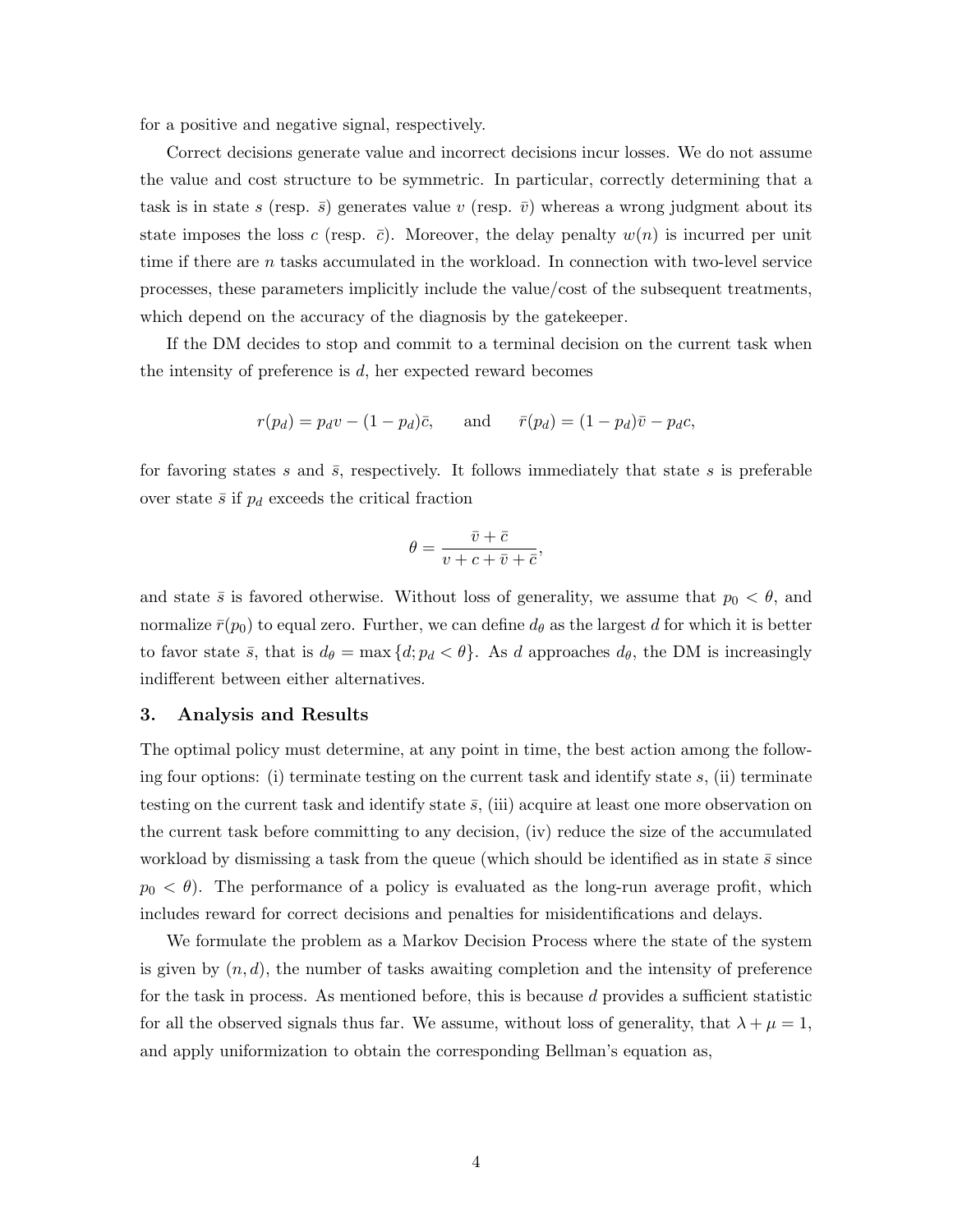$$
g + J(n, d) = \max \Big\{ -w(n) + \lambda J(n+1, d) + \mu (\beta p_d + (1 - \beta)(1 - p_d)) J(n, d+1) + \mu ((1 - \beta)p_d + \beta(1 - p_d)) J(n, d-1),
$$
  

$$
g + r(p_d) + J(n-1, 0),
$$
  

$$
g + \bar{r}(p_d) + J(n-1, 0),
$$
  

$$
g + J(n-1, d) \Big\}, \text{ for } n \ge 1 \text{ and any } d,
$$
  

$$
g + J(0, 0) = \lambda J(1, 0) + \mu J(0, 0),
$$
 (1)

where g represents the long-run average profit, and  $J(.,.)$  is the bias function.

The characterization of the optimal policy is quite involved and follows the steps outlined in the appendix. This leads to the following result,

**Theorem 1.** For any given n, there exists intervals  $(\bar{d}(n), \underline{d}(n))$  and  $(\hat{d}(n), \check{d}(n))$  so that  $\bar{d}(n) \leq \hat{d}(n) \leq d_{\theta} < \check{d}(n) \leq \underline{d}(n)$ . When the system is at state  $(n, d)$ , it is optimal to

- terminate testing in favor of state  $\bar{s}$  if  $d \leq d(n)$ .
- terminate testing in favor of state s if  $d \geq d(n)$
- dismiss a task from the queue if  $\hat{d}(n) < d < \check{d}(n)$ , and
- continue testing on the current task otherwise.

Hence, for any fixed queue size, the optimal policy takes the form of two nested intervals on the intensity of preference, where the outer interval (search interval) determines the continuation of the process on the current task and the inner interval (dismiss interval) regulates the adjustment of the workload by dismissing unprocessed tasks from the queue. The next result shows how these thresholds vary with  $n$ .

**Theorem 2.** Thresholds  $\bar{d}(n)$  and  $\check{d}(n)$  increase in n, whereas thresholds  $\hat{d}(n)$  and  $d(n)$ decrease with n.

To derive the above results, we have to first consider the corresponding total discounted profit model and obtain the structural properties of the value function. The proof approach includes subtle use of value iteration and sample path arguments. We can then use SEN Conditions (Sennott 1999) to extend the results to the long-run average profit model.

Figure 1 illustrates the optimal policy in the  $(n, d)$  space for a numerical example. The upward (resp. downward) triangles are the states for which making the terminal decision in favor of s (resp.  $\bar{s}$ ) is optimal. The triangles facing the d-axis, on the other hand, represent the states that correspond to dismissing a task from the queue. Continue observation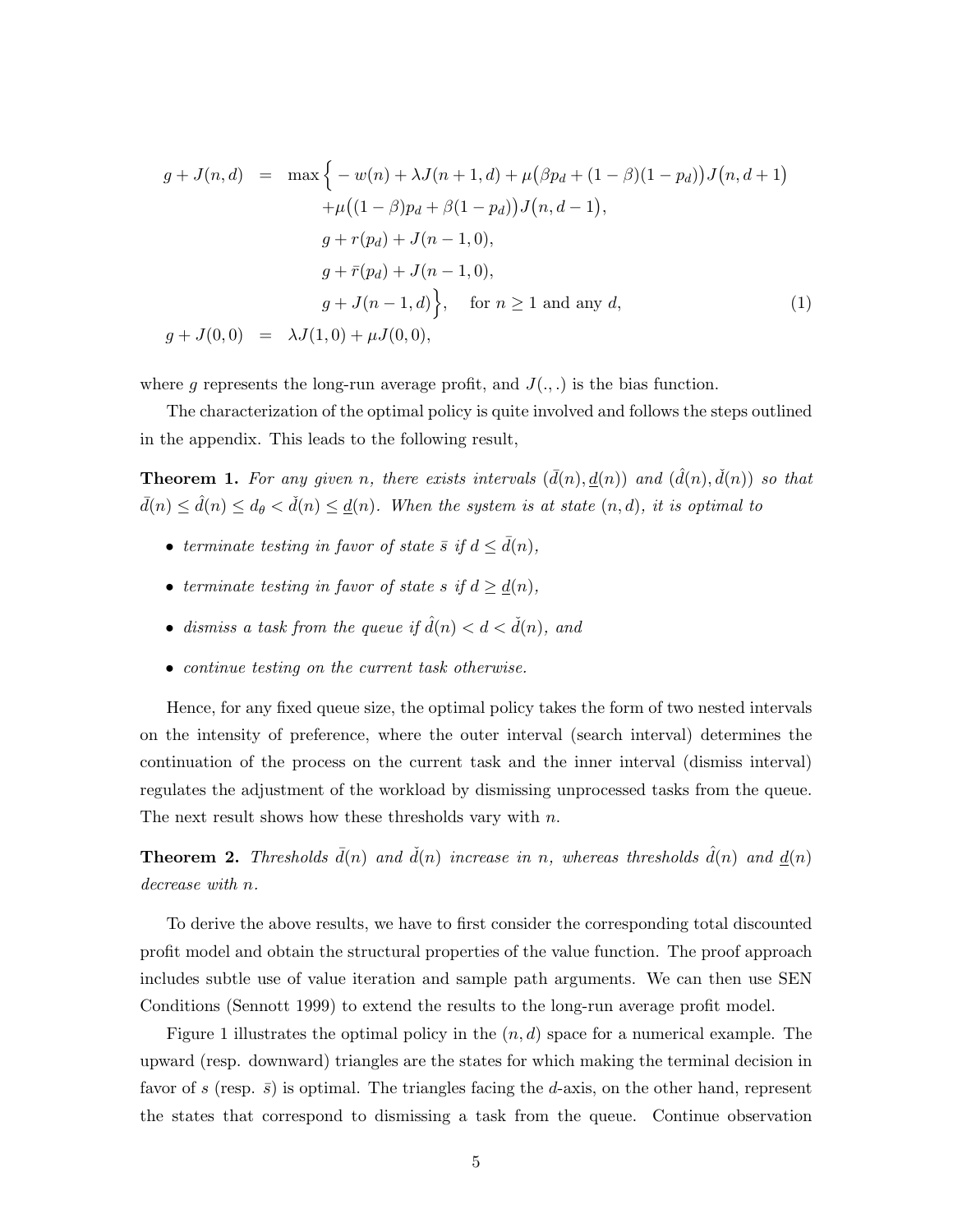

Figure 1: Illustration of the Optimal Policy for a Numerical Example:  $\rho = \lambda/\mu = 0.1$ ,  $p_0 =$ 0.3,  $\beta = 0.6, v = 1600, \bar{v} = 2000, c = \bar{c} = 0, w(n) = n$ .

collection on the current task is optimal for the states depicted by dots. The optimal policy implies that terminal decision on the task has to be made only if the magnitude of d is large enough, i.e., certainty about its state is sufficiently high. On the other hand, at higher levels of ambiguity on the current task  $(d \text{ being close to } d_{\theta})$ , the optimal policy may prescribe dismissing a task from the workload because a long processing time on the current task is expected. Furthermore, as the size of the workload grows, the DM has two different levers to mitigate high delay penalties. She can reduce  $n$  by either removing the current task in service while possibly sacrificing its accuracy, or dismiss a task from the queue. Theorem 2 implies that both of these levers are exploited as congestion intensifies, so that the search and dismiss intervals shrink and expand, respectively, with congestion. Note that dismissing a task does not mean that the task is disregarded but rather that the decision is taken upfront. In a medical diagnostic setting, for example, this may mean that an arriving patient is treated as sick upon arrival without any diagnosis, when the triage nurse is overwhelmed.

An alternative representation of the optimal policy is in terms of thresholds on the maximum number of tasks allowed in the system. Then, the optimal policy can be described as thresholds  $\bar{n}(d)$  so that when the intensity of preference is d, it is optimal to continue the process if  $n < \bar{n}(d)$ , and to release a task otherwise. The task which has to be dismissed in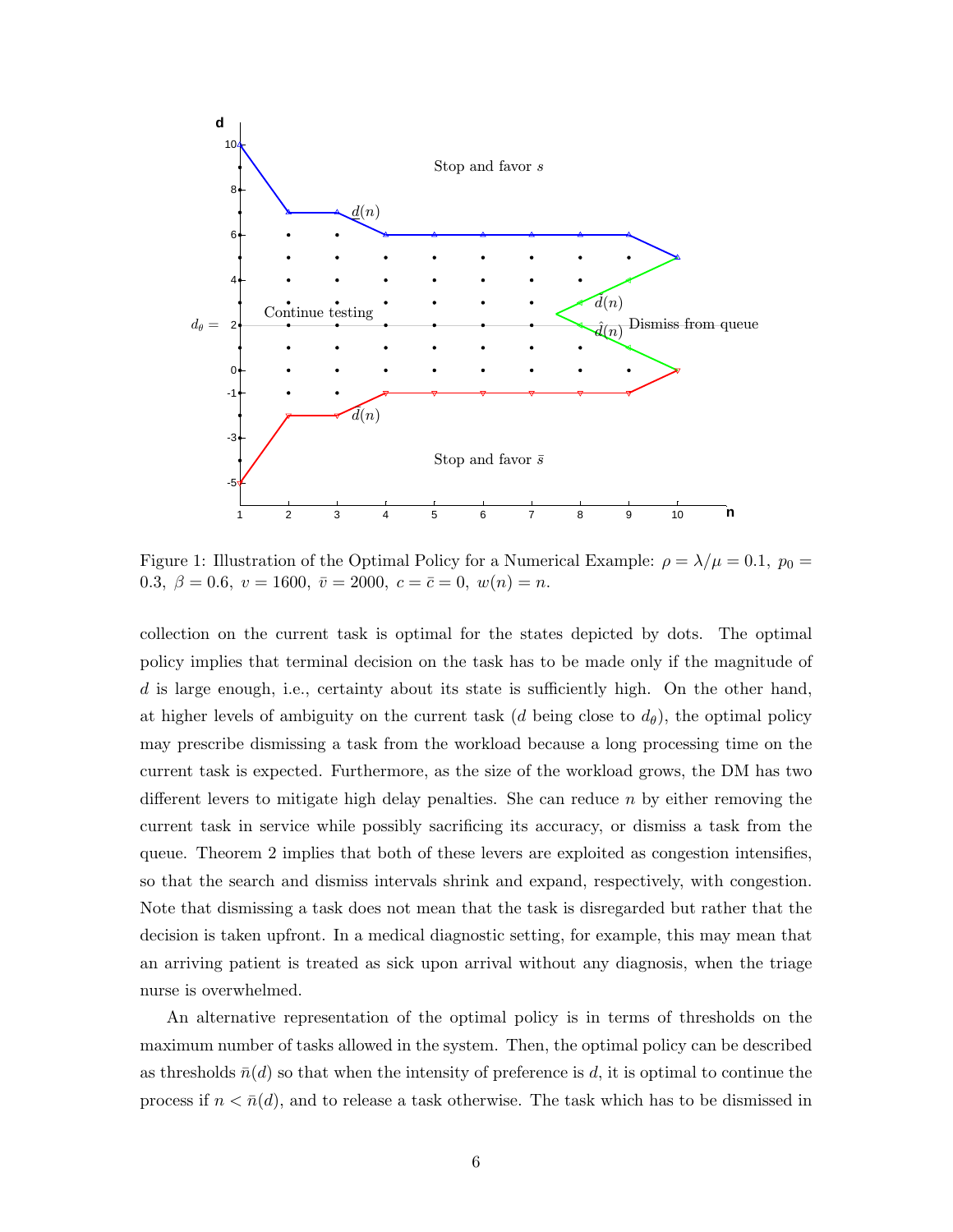this case is either the task in process or a task from the queue depending on the value of d. With this interpretation, the threshold  $\bar{n}(d)$  demonstrates an M-shaped structure in d.

Finally, the optimal policy in our setting provides a remedy for an undesirable inefficiency described in Alizamir, de Vericourt, and Sun (2013), where tasks must be released in order of their arrivals. More specifically, with dismissing decisions, the DM never commits to a terminal decision that is against what the gathered information suggests. This is formally stated in the following corollary.

Corollary 1. When dismissing tasks from the queue is allowed, the DM never commits to a terminal decision which is against the obtained information. In particular, it is never optimal to stop the process and choose state  $\bar{s}$  (reps. s) for the current task when  $d > 0$ (reps.  $d < 0$ ).

This is because when  $d > 0$ , the DM is always better off dismissing a task from the queue (by choosing  $\bar{s}$ ) instead of terminating the search process on the current one, should she release a task due to high congestion.

# 4. Conclusion

In this note, we employ a simple paradigm to study dismissing decisions for a sequential hypothesis testing problem where tasks accumulate. The DM gathers information on each task, by performing a sequence of identical and symmetrical tests, prior to committing to a terminal decision. We show that the optimal policy in this setting can be characterized by two nested intervals so that the outer interval determines the treatment of the current task and the inner interval regulates the dismissing decisions as congestion intensifies. Furthermore, the former shrinks whereas the latter expands with workload size. Finally, we show that the flexibility of dismissing tasks from the workload eliminates the inefficiency identified by Alizamir, de Vericourt, and Sun (2013), by which the DM sometimes need to make choices against the gathered information.

Our assumption of identical tests allows us to model the DM's belief as her intensity of preference. This corresponds to situations where each test is a new sample from the same population, which applies to many practical applications (e.g., quality inspection; see Alizamir, de Vericourt, and Sun 2013 for more detail). This is also in parallel to the sequential decision making literature where an unknown state of nature is responsible for producing independent and identically distributed observations (see Rapoport and Burkheimer 1971 for one of the first works following this approach). The symmetry requirement on tests has also been dominant in previous research on psychological models of deferred decision making (Busemeyer and Rapoport 1988; Edwards 1965). On the other hand, further research is needed to explore the optimal policy when tests are not identical. The problem becomes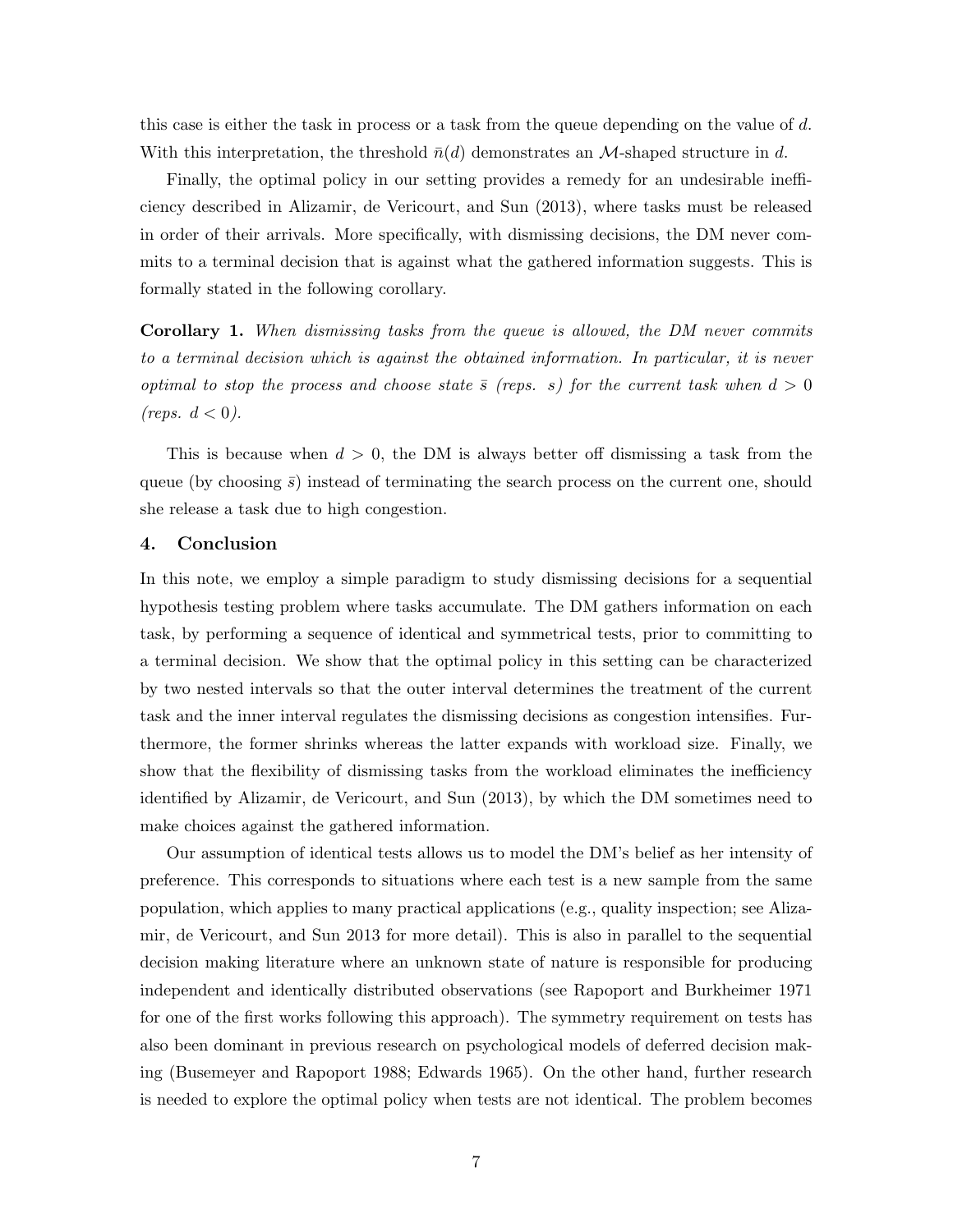a three dimensional Markov Decision Process and is therefore significantly more challenging. Another interesting extension is when the DM needs also to dynamically determine the order of the tests. Finally, building on the aforementioned psychology literature, we believe our approach constitutes a very promising framework for understanding how individuals make actual dismissal decisions such as those studied in this note, when tasks can accumulate.

# References

- Alizamir, S., F. de Vericourt, and P. Sun (2013). Diagnostic accuracy under congestion. Management Science  $59(1)$ , 157-171.
- Argon, N. and S. Ziya (2009). Priority assignment under imperfect information on customer type identities. Manufacturing & Service Operations Manugement 11(4), 674– 693.
- Bertsekas, R. (2007). Dynamic Programming and Optimal Control, Volume II. Athena Scientific.
- Busemeyer, J. R. and A. Rapoport (1988). Psychological models of deferred decision making. Journal of Mathematical Psychology 32, 91–134.
- Cui, T., Y. Chen, and Z. Shen (2009). Optimal pricing, scheduling, and admission control for queueing systems under information asymmetry. University of California at Berkeley working paper .
- DeGroot, M. (1970). *Optimal Statistical Decisions*. McGraw-Hill, New York.
- Deo, S. and I. Gurvich (2011). Centralized vs. decentralized ambulance diversion: A network perspective. Management Science 57(7), 1300-1319.
- Dobson, G. and A. Sainathan (2011). On the impact of analyzing customer information and prioritizing in a service system. Decision Support Systems 51, 875–883.
- Edwards, W. (1965). Optimal strategies for seeking information: Models for statistics, choice reaction times, and human information processing. Journal of Mathematical *Psychology*  $2(2)$ , 312–329.
- Glazebrook, K. D., C. Kirkbride, and J. Ouenniche (2009). Index policies for the admission control and routing of impatient customers to heterogeneous service stations. Operations Research  $57(4)$ , 975–989.
- Kornish, L. and R. Keeney (2008). Repeated commit-or-defer decisions with a deadline: The influenza vaccine composition. Operations Research 56 (3), 527–541.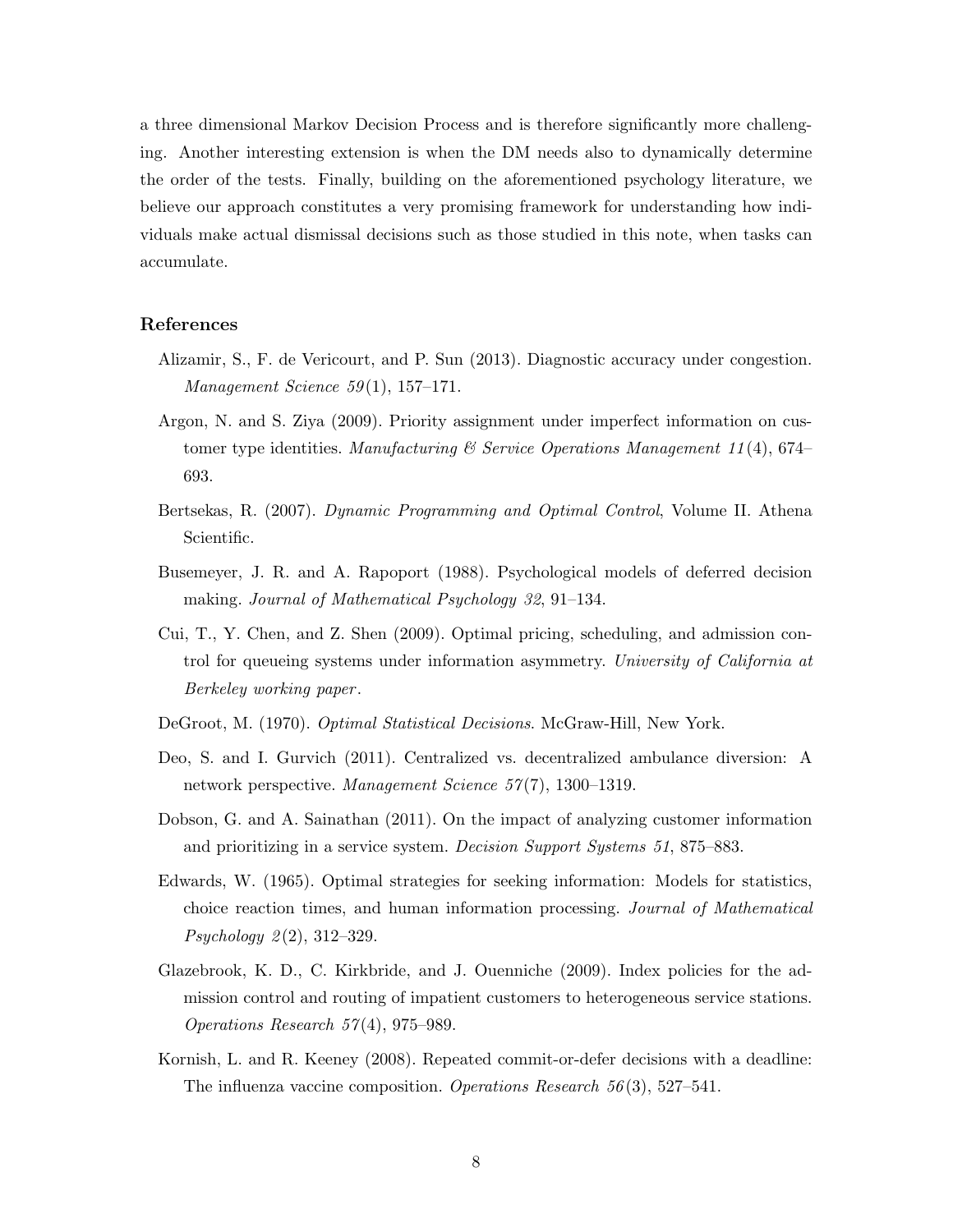- Lee, H., E. Pinker, and R. Shumsky (2012). Outsourcing a two-level service process. Management Science 58 (8), 1569–1584.
- Lin, K. and S. M. Ross (2003). Admission control with incomplete information of a queueing system. Operations Research 51 (4), 645–654.
- McCardle, K. (1985). Information acquisition and the adoption of new technology. Management Science 31 (11), 1372–1389.
- Ormeci, E. L. and A. Burnetas (2004). Admission control with batch arrivals. Operations Research Letters 32, 448–454.
- Rapoport, A. and G. J. Burkheimer (1971). Models for deferred decision making. Journal of Mathematical Psychology 8, 508–538.
- Sennott, L. I. (1999). Stochastic Dynamic Programming and the Control of Queueing Systems. Wiley-Interscience, New York.
- Shmueli, A., C. Sprung, and E. Kaplan (2003). Optimizing admissions to an intensive care unit. Health Care Management Science  $6(3)$ , 131–136.
- Shumsky, R. and E. Pinker (2003). Gatekeepers and referrals in services. Management Science  $49(7)$ , 839–856.
- Song-Hee, K., C. Chan, M. Olivares, and G. Escobar (2013). ICU Admission Control: An Empirical Study of Capacity Allocation and its Implication on Patient Outcomes. Columbia Business School working paper .
- Turhan, A., M. Alanyali, and D. Starobinski (2012). Optimal admission control in twoclass preemptive loss systems. Operations Research Letters. forthcoming.
- Yildirim, U. and J. Hasenbein (2010). Admission control and pricing in a queue with batch arrivals. Operations Research Letters 38, 427–431.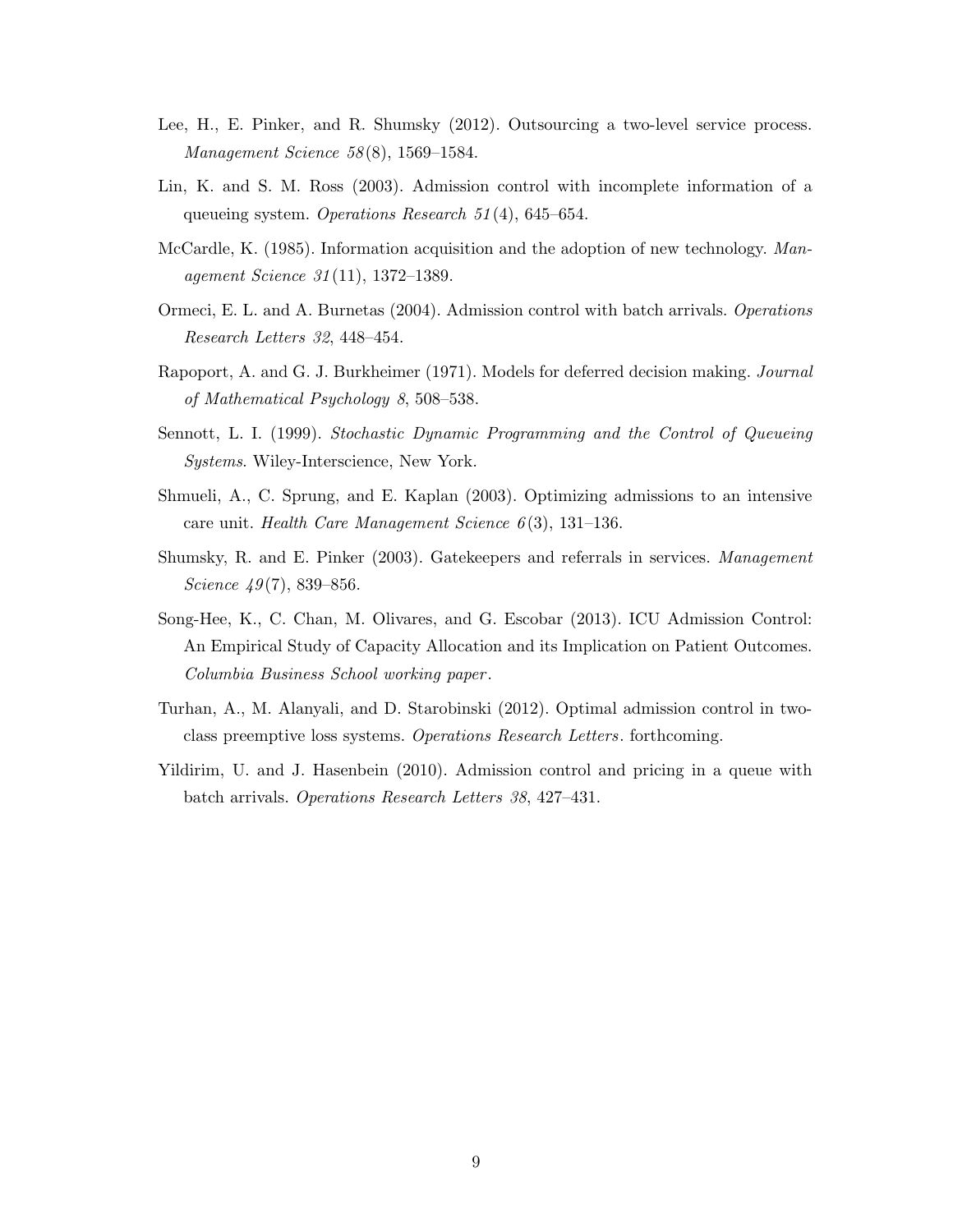# Appendix

We start our analysis by first considering the corresponding model with total discounted value objective. After establishing the structural properties of the optimal value function and proving our results in this setting, we show that they can be extended to the model with long-run average value objective by letting the discount rate go to zero.

When the objective is to maximize the total discounted value, and assuming the discount rate to be  $\gamma$ , the optimal value function satisfies  $\Gamma J^*(.,.) = J^*(.,.)$ , where the operator  $\Gamma$  is defined in parallel to Bellman's Equation (1) as,

$$
\Gamma J(n,d) = \max \Big\{ -w(n) + \lambda J(n+1,d) + \mu (\beta p_d + (1-\beta)(1-p_d))J(n,d+1) + \mu ((1-\beta)p_d + \beta(1-p_d))J(n,d-1),
$$
  

$$
r(p_d) + J(n-1,0),
$$
  

$$
\bar{r}(p_d) + J(n-1,0),
$$
  

$$
J(n-1,d) \Big\}, \text{ for } n \ge 1 \text{ and any } d,
$$
 (2)  

$$
\Gamma J(0,0) = \lambda J(1,0) + \mu J(0,0).
$$

In the above optimality equation, we have assumed, without loss of generality, that  $\lambda + \mu +$  $\gamma=1.$ 

**Lemma 1.** The optimal value function,  $J^*(.,.)$ , satisfying Bellman's Equation (2) such that  $\Gamma J^*(.,.) = J^*(.,.)$  uniquely exists, and can be obtained by the value iteration algorithm starting from any arbitrary function  $J_0(.,.),$  i.e.,

$$
\lim_{k\to\infty}\Gamma^{(k)}J_0(.,.)=J^*(.,.)
$$

**Proof:** Since we have a maximization problem and the instantaneous costs  $-w(n)$ ,  $r(p_d)$ and  $\bar{r}(p_d)$  are bounded from above, the Negativity Assumption holds and the result follows (Bertsekas 2007, Proposition 3.1.6).

 $\blacksquare$ 

**Lemma 2.** For the optimal value function,  $J^*(.,.)$ , and any fixed d we have

$$
J^*(n, d) - J^*(n - 1, 0) \searrow n .
$$

**Proof:** Suppose the system is at state  $(n+1,d)$  and operates under the optimal policy. Let T be a random variable representing the time needed to either reach state  $(n,0)$  or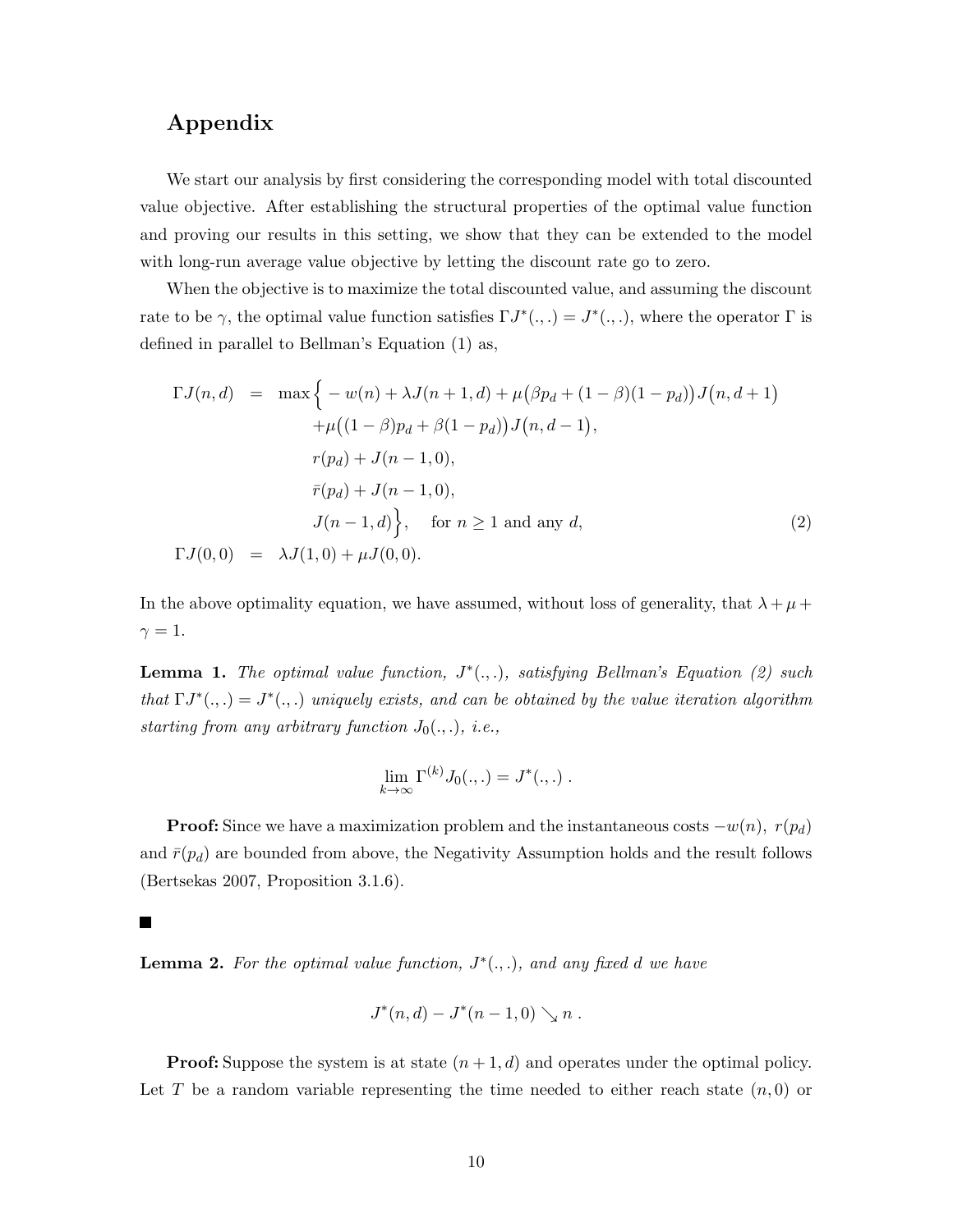dismiss an unprocessed task for the first time. First,  $T < \infty$  because otherwise, the queue length must always remain higher than  $n$ , which cannot be true under the optimal policy.

Next consider a policy  $u$  which is different than the optimal policy in the following manner. Instead of following the optimal policy for the current system, policy u follows the optimal policy for an otherwise identical system with one extra task in the queue. More precisely, when the system is at state  $(n', d')$ , policy u chooses the optimal action corresponding to state  $(n' + 1, d')$ . Define  $\hat{w} = \min_n \{w(n + 1) - w(n)\}\$ . Now assume that the system is at state  $(n, d)$  and operates under policy u over a period of length T. After time  $T$  is elapsed, one of the following two scenarios has happened:

(i) The system is at some state  $(n', d')$ , and the optimal policy at state  $(n' + 1, d')$  prescribes dismissing an unprocessed task from the queue. In this case, policy u does not dismiss any task from the queue and coincides with the optimal policy afterwards. It follows that,

$$
J^{u}(n,d) \geq \left(J^{*}(n+1,d) - \mathbb{E}\left[e^{-\gamma T}\right]J^{*}(n'+1,d')\right) + \mathbb{E}\left[e^{-\gamma T}\right]J^{*}(n',d') + \mathbb{E}\left[\int_{0}^{T} \hat{w}e^{-\gamma t}dt\right]
$$
  
\n
$$
\Rightarrow J^{u}(n,d) \geq \left(J^{*}(n+1,d) - \mathbb{E}\left[e^{-\gamma T}\right]J^{*}(n',d')\right) + \mathbb{E}\left[e^{-\gamma T}\right]J^{*}(n',d') + \mathbb{E}\left[\int_{0}^{T} \hat{w}e^{-\gamma t}dt\right]
$$
  
\n
$$
\Rightarrow J^{u}(n,d) \geq J^{*}(n+1,d) + \mathbb{E}\left[\int_{0}^{T} \hat{w}e^{-\gamma t}dt\right].
$$

(ii) The system is at some state  $(n, d')$  and the optimal policy at state  $(n+1, d')$  prescribes releasing the task in service. In this case, policy  $u$  also releases the task in service and continues following the optimal policy afterwards. It follows that,

$$
J^u(n,d) \ge \left(J^*(n+1,d) - \mathbb{E}\left[e^{-\gamma T}\right]J^*(n,0)\right) + \mathbb{E}\left[e^{-\gamma T}\right]J^*(n-1,0) + \mathbb{E}\left[\int_0^T \hat{w}e^{-\gamma t}dt\right].
$$

Noting that  $J^*(n, d) \geq J^*(n-1, d)$ , we can deduce in both cases that

$$
J^*(n,d) \ge J^u(n,d) \ge \left(J^*(n+1,d) - \mathbb{E}\left[e^{-\gamma T}\right]J^*(n,0)\right) + \mathbb{E}\left[e^{-\gamma T}\right]J^*(n-1,0)
$$
  

$$
\Rightarrow J^*(n,d) - \mathbb{E}\left[e^{-\gamma T}\right]J^*(n-1,0) \ge J^*(n+1,d) - \mathbb{E}\left[e^{-\gamma T}\right]J^*(n,0).
$$

Furthermore,  $J^*(n, d) \nearrow n$  implies, for any finite T, that

$$
-\mathbb{E}\left[1 - e^{-\gamma T}\right]J^*(n-1,0) \ge -\mathbb{E}\left[1 - e^{-\gamma T}\right]J^*(n,0).
$$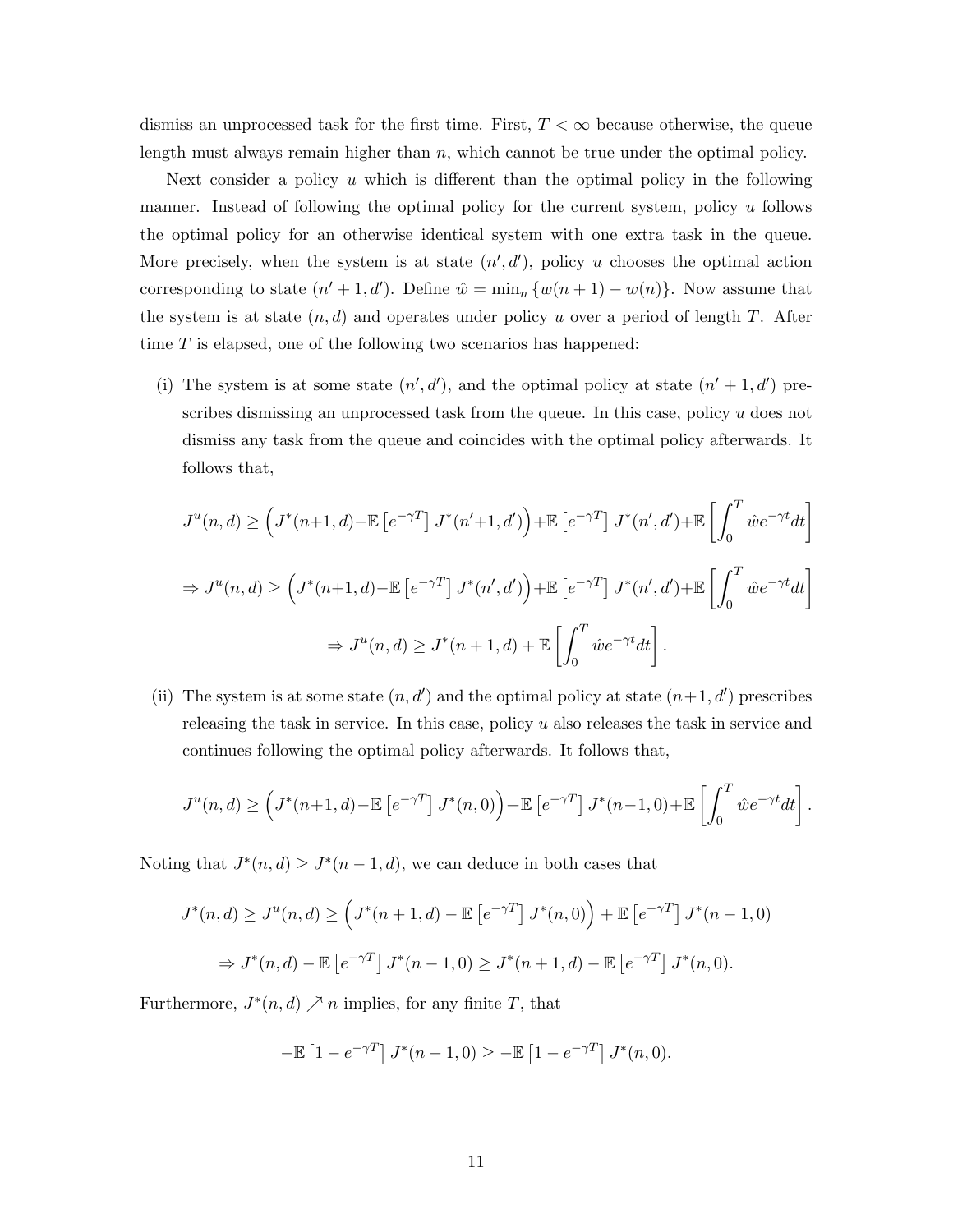Adding the above two inequalities gives us

$$
J^*(n,d) - J^*(n-1,0) \ge J^*(n+1,d) - J^*(n,0).
$$

 $\blacksquare$ 

**Lemma 3.** For the optimal value function,  $J^*(.,.)$ , and any fixed n we have

$$
J^*(n,d)-\bar{r}(p_d)\nearrow d.
$$

**Proof:** We prove that operator  $\Gamma$  propagates the property  $J(n, d) - \bar{r}(p_d) \nearrow d$ . This, together with Lemma 1 completes the proof.

For any  $0 \le p \le 1$ , let  $p^+ = \beta p + (1 - \beta)(1 - p)$  and  $p^- = (1 - \beta)p + \beta(1 - p)$ . We start from the following equality (simple algebra shows that this equality holds):

$$
\bar{r}(p_d) - p_d^+ \bar{r}(p_{d+1}) - p_d^- \bar{r}(p_{d-1}) = \bar{r}(p_{d-1}) - p_{d-1}^+ \bar{r}(p_d) - p_{d-1}^- \bar{r}(p_{d-2})
$$

Replacing  $p^-$  with  $1-p^+$  and some straightforward algebra:

$$
(p_d^+ - p_{d-1}^+) (\bar{r}(p_{d-1}) - \bar{r}(p_d)) = p_d^+ (\bar{r}(p_{d+1}) - \bar{r}(p_d)) - \bar{r}(p_d) + \bar{r}(p_{d-1}) + (1 - p_{d-1}^+) (\bar{r}(p_{d-1}) - \bar{r}(p_{d-2}))
$$

With the assumption that  $J(.,.)$  holds the property:

$$
(p_d^+ - p_{d-1}^+) (J(n, d-1) - J(n, d)) \leq p_d^+ (\bar{r}(p_{d+1}) - \bar{r}(p_d)) - \bar{r}(p_d) + \bar{r}(p_{d-1}) + (1 - p_{d-1}^+) (\bar{r}(p_{d-1}) - \bar{r}(p_{d-2}))
$$

Adding  $J(n, d-1)$  to both sides:

$$
p_{d-1}^+ J(n,d) + (1 - p_{d-1}^+) \big( J(n,d-1) - \bar{r}(p_{d-1}) + \bar{r}(p_{d-2}) \big) - \bar{r}(p_{d-1}) \le
$$
  

$$
p_d^+ \big( J(n,d) + \bar{r}(p_{d+1}) - \bar{r}(p_d) \big) + (1 - p_d^+) J(n,d-1) - \bar{r}(p_d)
$$

With the assumption that  $J(.,.)$  holds the property:

$$
p_{d-1}^+ J(n,d) + (1 - p_{d-1}^+) J(n,d-2) - \bar{r}(p_{d-1}) \leq p_d^+ J(n,d+1) + (1 - p_d^+) J(n,d-1) - \bar{r}(p_d)
$$

Multiplying both sides by  $\mu$  and another use of the assumption:

$$
\lambda J(n+1, d-1) + \mu p_{d-1}^{+} J(n, d) + \mu p_{d-1}^{-} J(n, d-2) - (\lambda + \mu) \bar{r}(p_{d-1}) \le
$$
  

$$
\lambda J(n+1, d) + \mu p_{d}^{+} J(n, d+1) + \mu p_{d}^{-} J(n, d-1) - (\lambda + \mu) \bar{r}(p_{d})
$$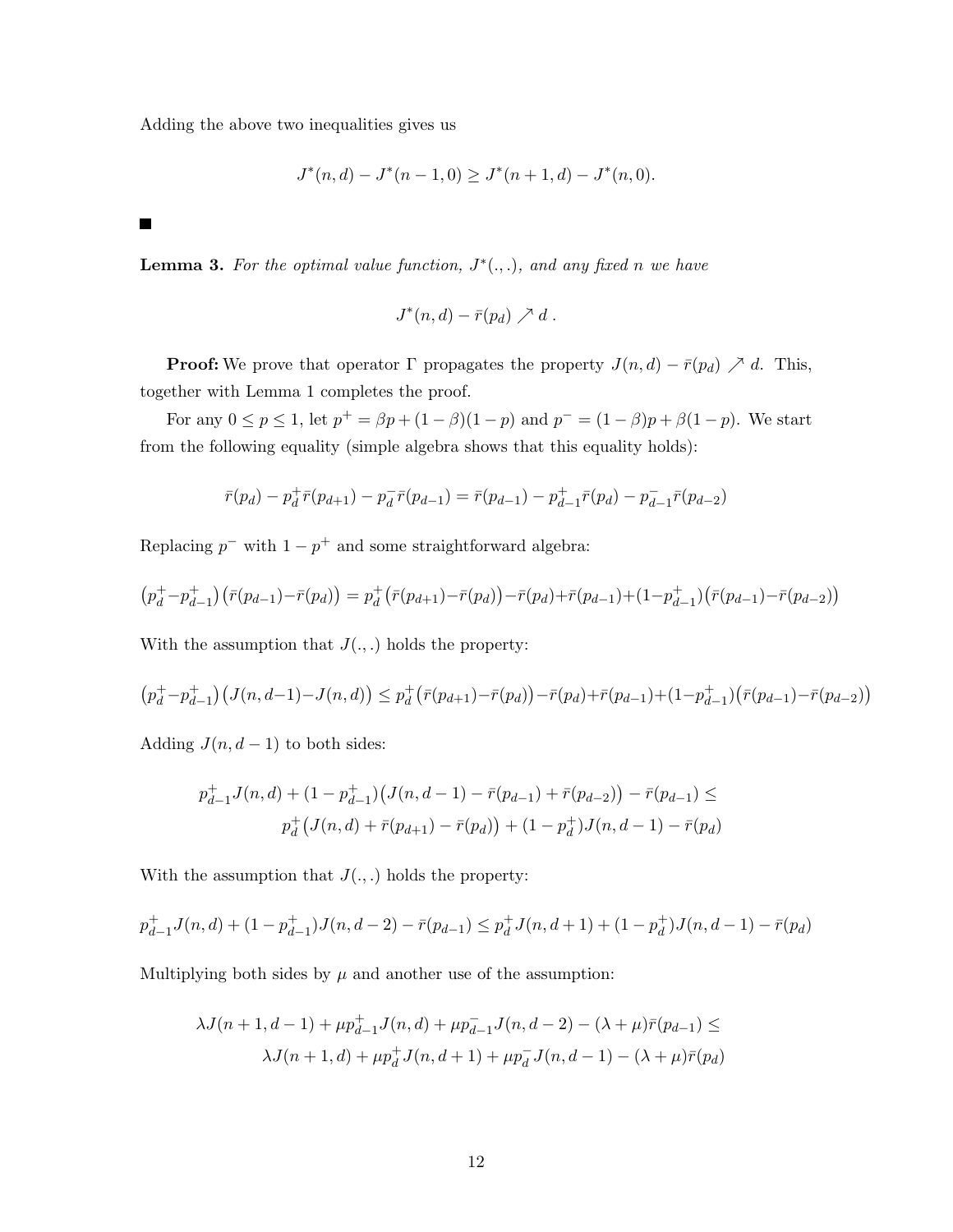Adding the inequality  $-\gamma \bar{r}(p_{d-1}) \leq -\gamma \bar{r}(p_d)$  to the above inequality:

$$
\lambda J(n+1, d-1) + \mu p_{d-1}^{+} J(n, d) + \mu p_{d-1}^{-} J(n, d-2) - \bar{r}(p_{d-1}) \le
$$
  

$$
\lambda J(n+1, d) + \mu p_{d}^{+} J(n, d+1) + \mu p_{d}^{-} J(n, d-1) - \bar{r}(p_{d}).
$$

Another use of the assumption and noting that the maximum of a set of increasing functions is still increasing implies that,

$$
\Gamma J(n, d-1) - \bar{r}(p_{d-1}) \leq \Gamma J(n, d) - \bar{r}(p_d)
$$

$$
\Rightarrow \Gamma J(n, d) - \bar{r}(p_d) \nearrow d.
$$

**Lemma 4.** For the optimal value function,  $J^*(.,.)$ , and any fixed n we have

$$
J^*(n,d) - r(p_d) \searrow d.
$$

**Proof:** We prove that operator  $\Gamma$  propagates the property  $J(n,d) - r(p_d) \searrow d$ . This, together with Lemma 1 completes the proof.

We start from the following equality:

$$
r(p_d) - p_d^+ r(p_{d+1}) - p_d^- r(p_{d-1}) = r(p_{d-1}) - p_{d-1}^+ r(p_d) - p_{d-1}^- r(p_{d-2}).
$$

Following steps very similar to those in the proof of Lemma 3, we deduce that,

$$
\Gamma J(n, d-1) - r(p_{d-1}) \ge \Gamma J(n, d) - r(p_d)
$$
  

$$
\Rightarrow \Gamma J(n, d) - r(p_d) \searrow d.
$$

 $\blacksquare$ 

 $\blacksquare$ 

**Lemma 5.** For the optimal value function,  $J^*(.,.)$ , and any fixed n and d, if  $J^*(n+1,d)$  $J^*(n, d)$  then  $J^*(n, d) > J^*(n - 1, d)$ .

Proof: The proof proceeds using a sample path argument. Consider two systems, A and B, which are at states  $(n+1, d)$  and  $(n, d)$ , respectively, and let T be a random variable representing the time until the first task is released from system  $A$ . Also let  $N_T$  denote the number of new arrivals over T. Assume  $J^*(n+1,d) > J^*(n,d)$  holds. This inequality implies that  $J^*(n+1,d) > J^u(n,d)$  where policy u in system B works as follows: at each state, policy  $u$  adds an auxiliary task to the end of the queue and then follows the optimal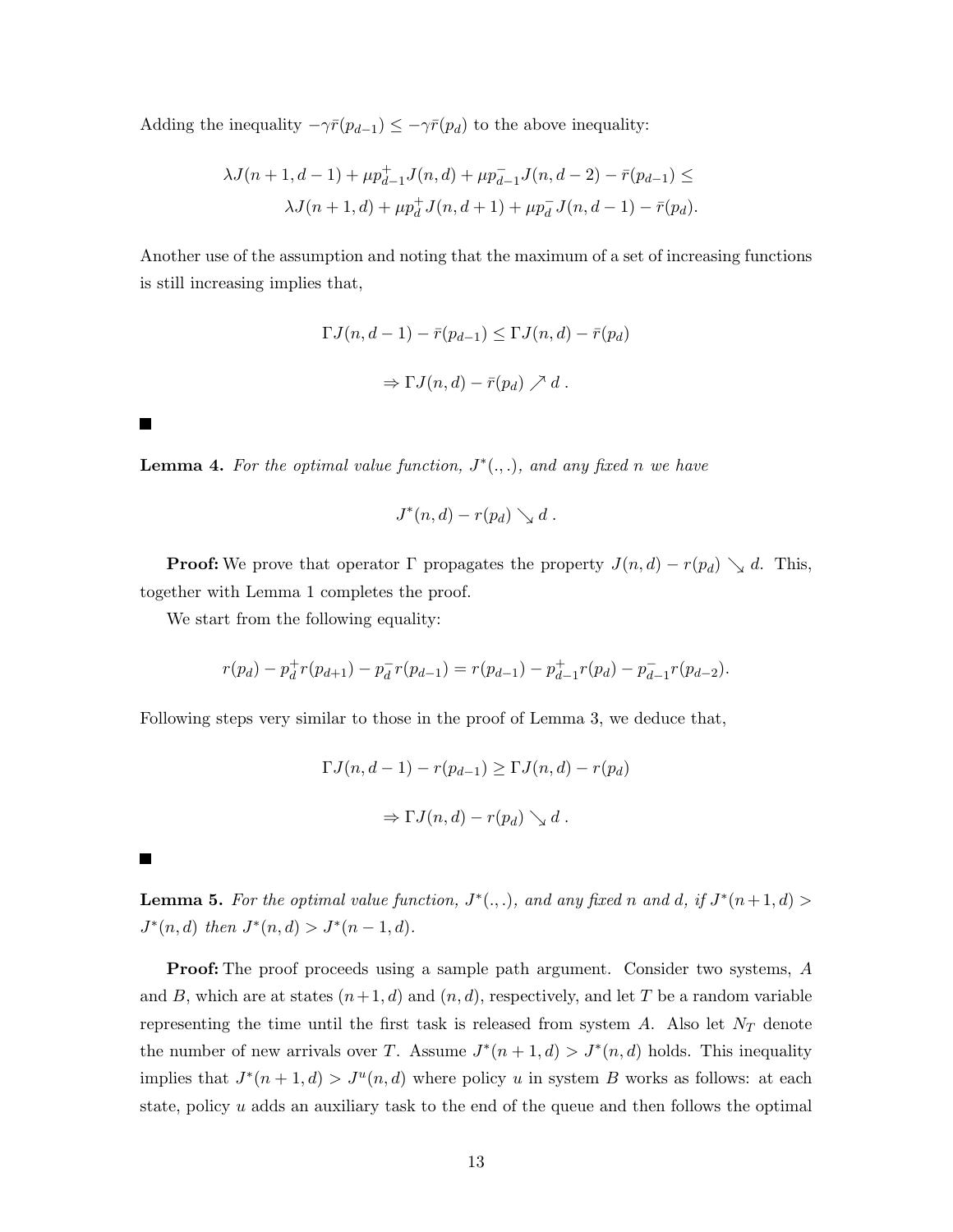policy until time T is elapsed. Thus, over time  $T$ , system  $B$  is able to collect all the rewards that is collected under the optimal policy in system A, while incurs a lower holding cost (because of holding one fewer task).

After time  $T$ , if the task which is released from system  $A$  is an unprocessed task, system B does not release a task and both systems transit into state  $(n + N_T, d')$ , where d' is the intensity of preference at time  $T$ . Along these sample paths, system  $B$  under policy u outperforms system A under the optimal policy because of incurring a lower holding cost. On the other hand, if system A releases the current task at time  $T$ , it collects  $\max\{r(d'), \bar{r}(d')\}$  and transits into state  $(n + N_T, 0)$ . In this case, system B under policy u does not release a task and hence, remains at state  $(n + N_T, d')$ .

Next, let  $T'$  be a random variable representing the time at which system  $A$  releases the task in process and  $N_{T'}$  the number of new arrivals during this period. During the  $(T, T')$ period, system B under policy  $u$  does the same action as system A under the optimal policy. Note that during this period both systems incur the same holding cost and transit into state  $(n+N_T+N_{T'}-1,0)$  afterwards. Thus,  $J^*(n+1,d) > J^u(n,d)$  implies that max  $\{r(d'), \bar{r}(d')\}$ plus the expected reward from a task with  $d = 0$  is higher than the expected reward from a task with  $d = d'$ .

Now, consider two systems, C and D, which are at states  $(n, d)$  and  $(n - 1, d)$ , respectively. We intend to design a policy  $u'$  for system C so that it outperforms system D operating under the optimal policy. Under policy  $u'$ , system  $C$  continues testing on the current task until the intensity of preference is  $d'$ , and then it releases the task in process and collects the expected reward of max  $\{r(d'), \bar{r}(d')\}$ . It then continues performing tests on the next task in line until system D releases its current task. From  $J^*(n+1, d) > J^*(n, d)$ , we know that max  $\{r(d'), \bar{r}(d')\}$  plus the expected reward from a task with  $d = 0$  is higher than the expected reward from a task with  $d = d'$ . It follows that  $J^{u'}(n, d) > J^*(n - 1, d)$ .

**The State** 

Lemmas 2-5 establish structural properties of the optimal value function when the objective is to maximize the total discounted value. An argument based on SEN Conditions (Sennott 1999), similar to that of Alizamir, de Vericourt, and Sun (2013), extends all these properties to the long-run average objective (see Alizamir et al. 2013 for complete details). Then, these properties are used to prove the main results of the paper, as follows.

# Proof of Theorem 1

From Lemma 3, if  $J^*(n, d) - \bar{r}(p_d) = J^*(n-1, 0)$  then  $J^*(n, d-1) - \bar{r}(p_{d-1}) = J^*(n-1, 0)$ . That is, if it is optimal to stop the search at state  $(n, d)$  and identify the current task in favor of  $\bar{s}$ , the same action is also optimal at state  $(n, d - 1)$ . Thus, there exists threshold  $d(n)$  so that it is optimal to terminate testing in favor of state  $\bar{s}$  if  $d \leq d(n)$ . Similarly,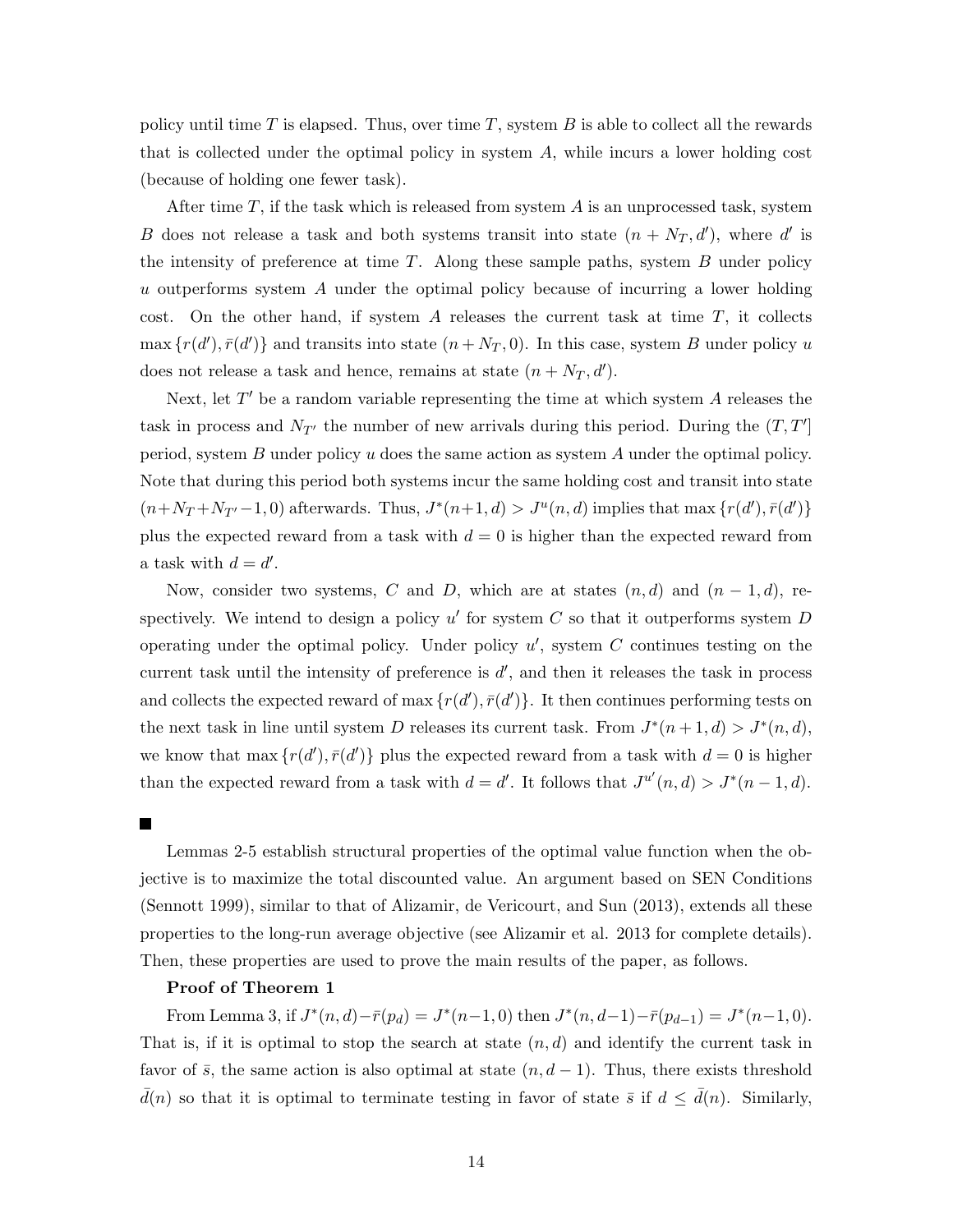Lemma 4 implies that there exists a threshold  $\underline{d}(n)$  so that it is optimal to terminate testing in favor of state s if  $d \geq \underline{d}(n)$ . It remains to characterize the optimal action at states  $(n, d)$ with  $d(n) < d < \underline{d}(n)$ .

Our goal is to prove that if dismissing an unprocessed task from the queue is optimal at states  $(n, d')$  and  $(n, d'')$  for some  $\bar{d}(n) < d' < d'' < d(n)$ , then the same action is also optimal at state  $(n, d)$  with  $d' < d < d''$ . First, note that Lemma 5 also implies that dismissing an unprocessed task is the optimal action at all states  $(n', d')$  and  $(n', d'')$  with  $n' > n$ . Hence, releasing the current task cannot be optimal at any state  $(n', d)$  with  $n' > n$ and  $d' < d < d''$ . Putting all together, we deduce that starting from state  $(n, d)$  and along any possible sample path, one of the following happens:

- (i) the system reaches state  $(n, d')$ ,
- (ii) the system reaches state  $(n, d'')$ ,
- (iii) the system reaches state  $(n', d')$  or  $(n', d'')$  for some  $n' > n$ ,
- (iv) the system dismisses an unprocessed task prior to reaching any of the above states.

In all of cases (i)-(iv), an unprocessed task must be dismissed from the queue. In other words, along any sample path from state  $(n, d)$ , a task is dismissed from the queue before reaching state  $(0, 0)$ . However, this cannot be optimal because the system would have been better off by dismissing that task now rather than incurring the holding cost over a nonzero time and then dismissing it without any processing. This means that it should be the optimal action at state  $(n, d)$  to dismiss a task from the queue.

# $\blacksquare$

#### Proof of Theorem 2

From Lemma 2, if  $J^*(n,d) - J^*(n-1,0) = \bar{r}(p_d)$  then  $J^*(n+1,d) - J^*(n,0) = \bar{r}(p_d)$ . That is, if identifying the current task in favor of  $\bar{s}$  is optimal at state  $(n, d)$ , the same action is also optimal at state  $(n+1, d)$ . This implies that  $d(n)$  is increasing. Similarly, if  $J^*(n, d) - J^*(n-1, 0) = r(p_d)$  then  $J^*(n+1, d) - J^*(n, 0) = r(p_d)$ . As a result,  $\underline{d}(n)$  is decreasing.

Furthermore, from Lemma 5 it follows that if  $J^*(n,d) - J^*(n-1,d) = 0$  then  $J^*(n +$  $1, d) - J^*(n, d) = 0$ . That is, if dismissing a task from the queue is optimal at state  $(n, d)$ , the same action is also optimal at state  $(n + 1, d)$ . This completes the proof about the monotonicity of  $\hat{d}(n)$  and  $\check{d}(n)$ .

Proof of Corollary 1